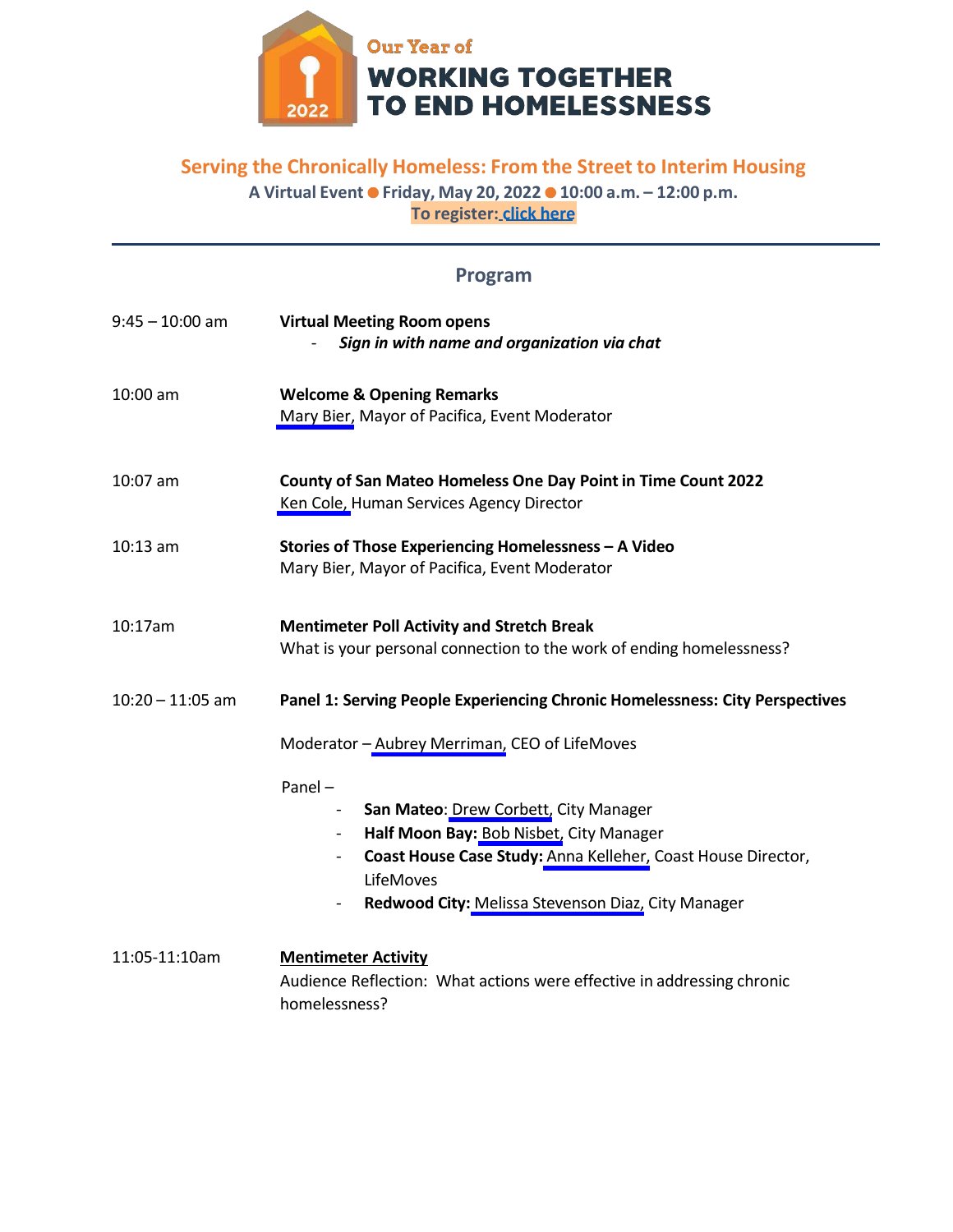# 11:10– 11:55 am **Panel 2: Interim Housing and Successful Partnerships**

Moderator – [Nevada Merriman,](#page-4-1) Director of Policy, MidPen Housing Corporation

Panel –

- **Youth Homelessness**: [Michelle](#page-4-2) Mayes, Program Manager, Daybreak Program, StarVista
- **LifeMoves Haven Family House Shelter**: Gagan [Sandhu,](#page-5-0) Haven Family House Director, LifeMoves
- **WeHOPE Shelter:** Alicia [Garcia,](#page-5-1) Chief Operating Officer, WeHOPE

11:55 am **What's Next?** County Executive Mike [Callagy](#page-5-2)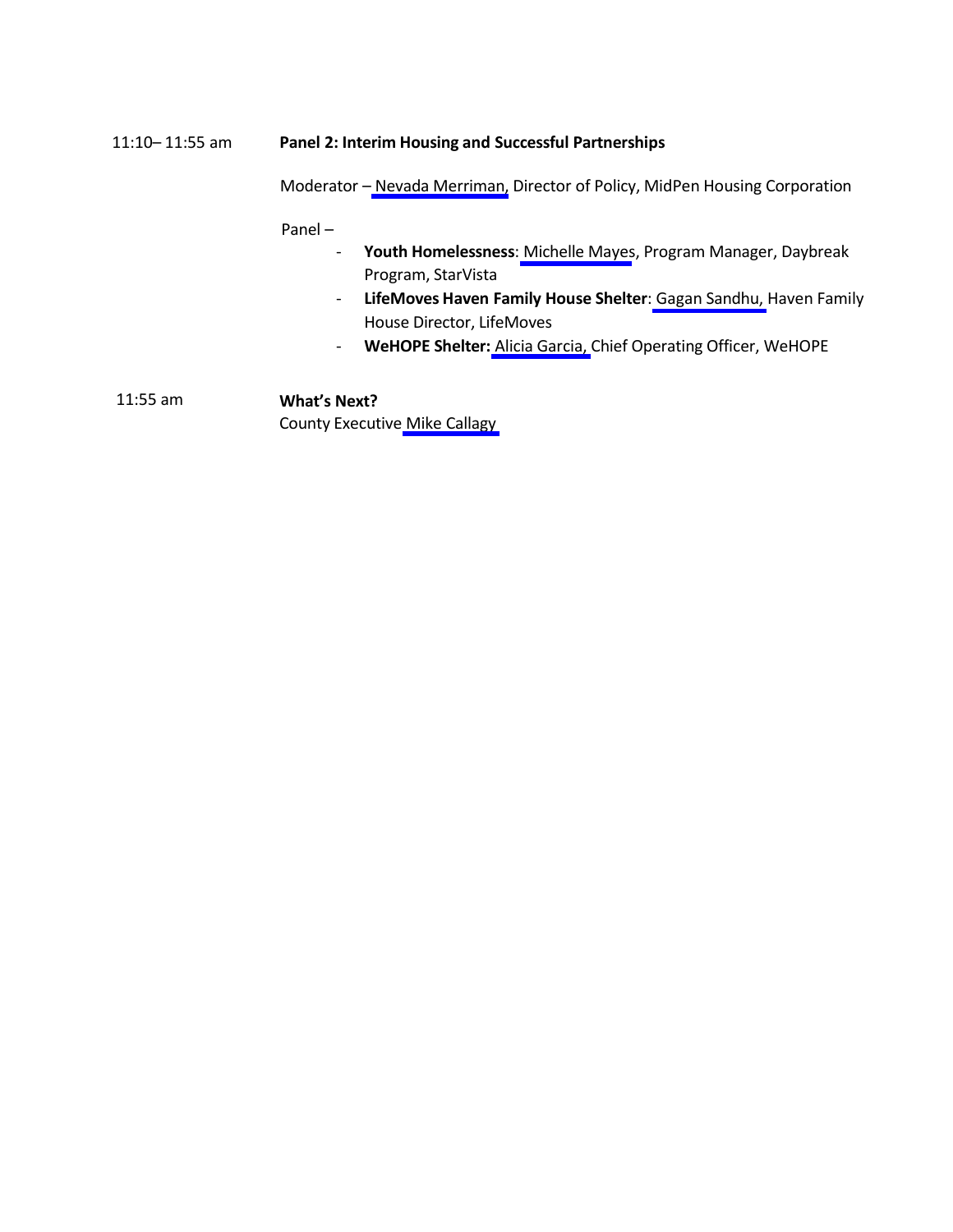#### <span id="page-2-0"></span>**Mary Bier, Mayor of Pacifica, Event Moderator**

Mary Bier is the current Mayor of Pacifica. This is her 4th year on council. As a lifelong resident of Pacifica, she is extremely honored to have been elected to serve her community. She is also proud to be participating in the 2022 Mayors Mental Health Initiative to raise awareness regarding resources available to address mental health needs and increase access to mental health services. Mary is also the director of Alcohol and Other Drug Services at the Daly City Youth Health Center. Mary has been providing substance use prevention services in Jefferson Union High School District since 2005 when an alcohol related accident took the lives of two Pacifica teenagers, one who was her nephew, Jonathan. Her work has led to numerous grant funded programs and opportunities for youth to address their substance use in a holistic and restorative model. Her youth leadership programs encourage civic engagement and create a path for youth to participate on local boards and commissions.

#### <span id="page-2-1"></span>**Ken Cole, Director, San Mateo County, Human Services Agency**

Ken Cole was appointed to serve as Agency Director of the San Mateo County Human Services Agency in late 2019. Ken has been with San Mateo County since 2015 and he previously served as the Director of Housing.

His public service career includes extensive involvement in the areas of homelessness, mental health and affordable housing. In the 15 years prior to coming to San Mateo County he served as the Executive Director of the Santa Cruz County Homeless Services Center and later as the Director of the Housing Authority of Santa Cruz County.

Ken holds a B.S. in Business Administration and is a Vietnam Era military veteran

#### <span id="page-2-2"></span>**Aubrey Merriman, CEO, LifeMoves**

Prior to joining LifeMoves, Aubrey has served as the CEO at Boys & Girls Clubs of North San Mateo County, where he led the agency through a period of unprecedented growth. The agency was recognized with many awards, including the South San Francisco Mayor's Award, the Outstanding Community Service Organization Award from the Pacifica Chamber of Commerce, Club Advocacy Champion, and League of Eagles Gold Awards from Boys & Girls Clubs of America\*.

Aubrey was one of 15 researchers from throughout the country selected to attend the prestigious Community Fellows Program at the Massachusetts Institute of Technology. Aubrey moved to the Bay Area in 1999, accepting the ED position with Camp Fire USA, Santa Clara, and Santa Cruz Counties. Aubrey then became the founding Silicon Valley Regional VP for Special Olympics Northern California & Nevada. Aubrey spent over 12 years there, eventually becoming Chief Development Officer. He then became Executive Director of Summer Search Silicon Valley, building the most diverse team throughout the national footprint of Summer Search.

A passionate proponent of diversity, equity, inclusion, and belonging, Aubrey firmly upholds that organizations with demographically diverse talent pools and leadership teams perform better.

Leveraging diversity as a competitive advantage can result in greater innovation and success. Aubrey translates this conviction through **ABC**: **A**cting as an inclusive leader to ensure an inclusive culture, **B**uilding a balanced leadership pipeline by striving to recruit, retain, develop, and advance leaders of color, and Committing to catalyzing conversations and conditions that foster collaboration across demographically diverse teams.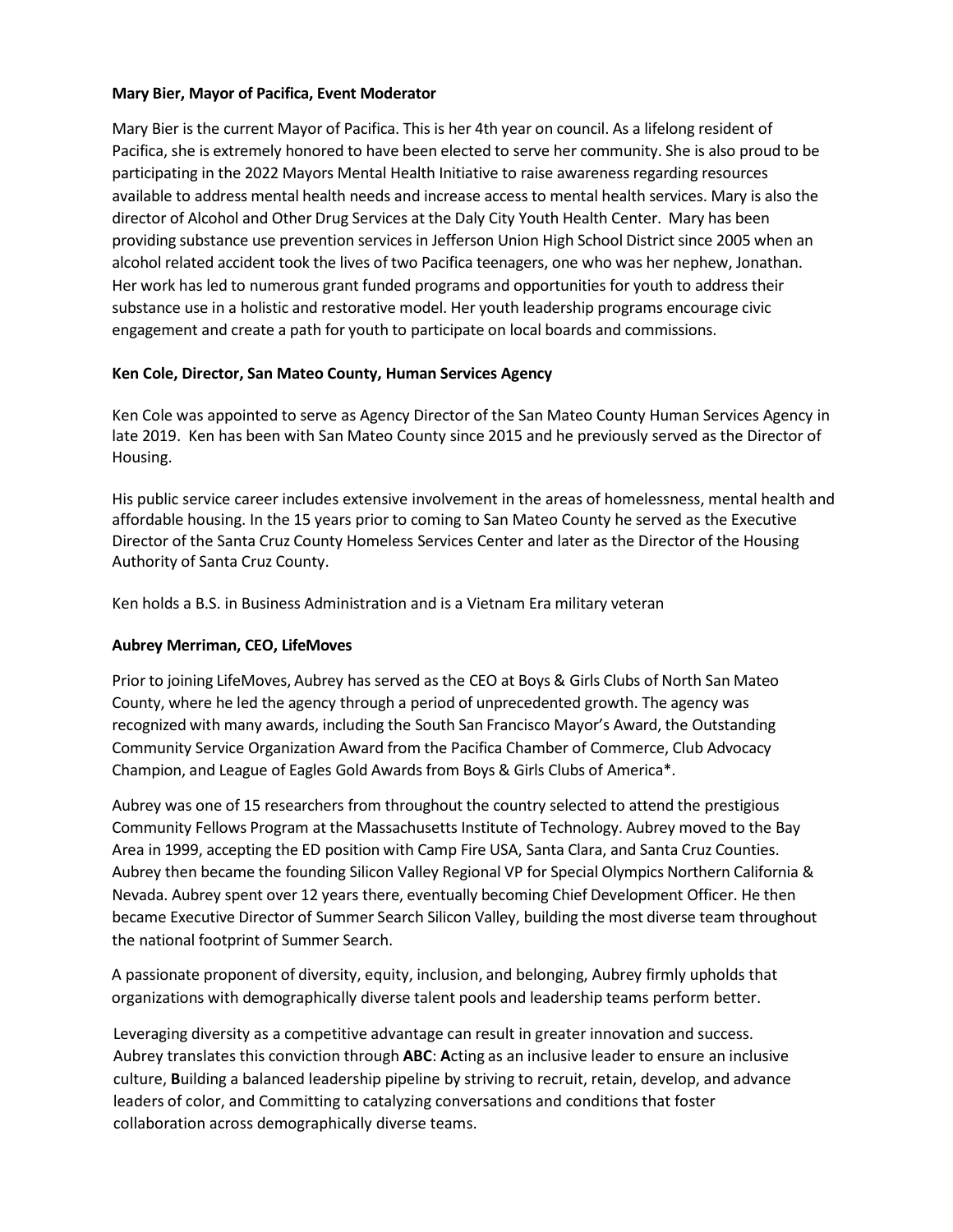Aubrey is a graduate of the Stanford University School of Business, Executive Program for Nonprofit Leaders, and a Senior Fellow with the American Leadership Forum of Silicon Valley (Class XXXVII).

Aubrey also serves on the Board of Directors for Santa Clara Counties Continuum of Care, Opportunity Center HDC, Inc., and HOPE (Housing our People Effectively) IAC (Inter Agency Council). In his free time, Aubrey enjoys combining his passion for running and hiking with the enjoyment of listening to podcasts.

## <span id="page-3-0"></span>**Drew Corbett, City Manager, San Mateo**

Drew Corbett was appointed by the City Council to serve as San Mateo's City Manager beginning in late 2018. Prior to his appointment, Drew spent three years as San Mateo's Finance Director, two of which he simultaneously served as Assistant City Manager.

Drew came to San Mateo after two years as Finance Director for the City of Menlo Park. He previously spent eight years in the finance department for the City of Sunnyvale, including three years as Assistant Director of Finance and Budget Manager.

Drew earned his Master of Business Administration from the University of Wisconsin-Madison and has a bachelor's degree in political science from the University of the South. He chose to work in the public sector because he sought a career in which he could have a positive and recognizable impact at the local level.

Drew has been recognized both regionally and acrossthe state for his municipal finance experience. He served in a leadership capacity with the California Society of Municipal Finance Officers for three years, including as its president in 2017, and was a member of the organization's board of directors for three years.

Drew initially began his career in the private sector and spent five years as a financial analyst at Intel. He also taught elementary school for two years as a Teach for America corps member (1995 – Los Angeles) before earning his graduate degree.

# <span id="page-3-1"></span>**Robert Nisbet, City Manager, Half Moon Bay**

Robert began working as City Manager for Half Moon Bay in October 2018. As one of the City Council's highest priorities, he has increasingly focused attention on homeless challenges as they became more acute during the Pandemic. In collaboration with San Mateo County and other non-profits, Robert assisted in implementing three important efforts: 1) County acquisition of the Coasthouse (an underutilized motel) for interim housing using Homekey funds; 2) Partnership with Abundant Grace to provide connection to services and employment; and 3) Establishment of the CARES program; an alternative response program to individuals experiencing mental health crises.

#### <span id="page-3-2"></span>**Anna Kelleher, Coast House Director, LifeMoves**

Anna Kelleher, MSW, ASW has worked with LifeMovesfor five years. She was the Program Director of First Step for Families in San Mateo for four years and currently is the Program Director for Coast House Shelter in Half Moon Bay. Anna has over 20 plus years of working in the homeless services as well as workforce development in the San Francisco and Alameda Counties. Currently, Anna is collecting therapy hours to become a License Clinical Social Worker.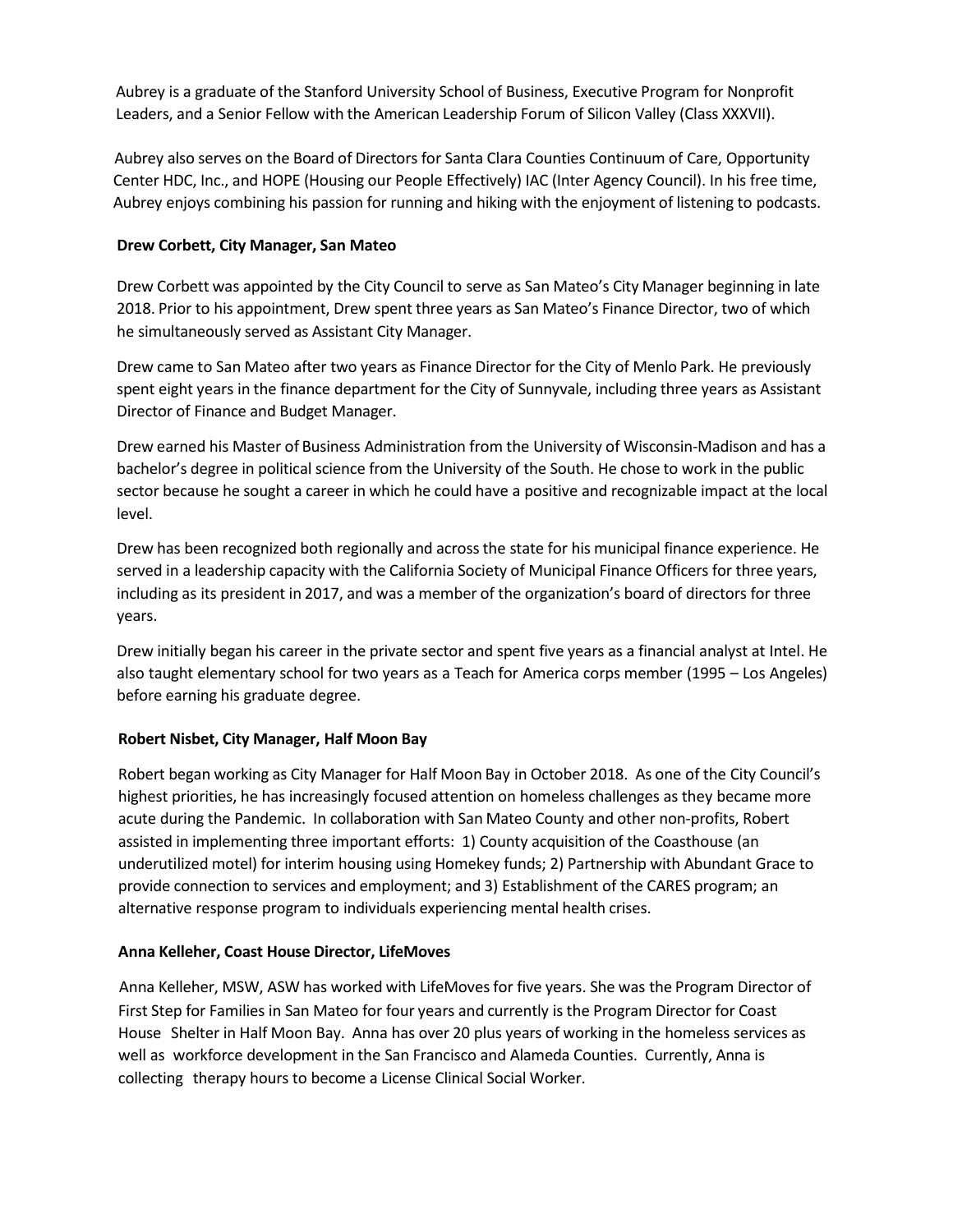#### <span id="page-4-0"></span>**Melissa Stevenson Diaz, City Manager, Redwood City**

With over 30 years of professional local government management experience, Melissa has served as City Manager in City of Redwood City since 2015. She is passionate about public service and building organizations and communities where every person can thrive. As City Manager, she directs the work of City staff to provide effective public services and ensure fulfillment of the City Council's policy priorities.

Prior to joining Redwood City, Melissa was the Assistant City Manager for the Cities of Mountain View and Fremont. She has substantial background in budgeting and financial management, and led strategic initiatives, continuous improvement efforts, and human resources and organizational development. Additional experience includes managing the functions of housing and redevelopment, information technology, and city communications, as well as coordinating the development of City-owned property. She also worked for the City of Morgan Hill in a variety of capacities including Assistant to the City Manager and Acting Human Resources Manager.

Melissa received her bachelor's degree in History from Mills College, and her Master's in Public Administration from San Jose State University. She is a member of the International City/County Management Association and serves on the Center for Public Safety Excellence's Commission on Professional Credentialing. She is an active coach and leader in public sector talent development.

She and her husband have two adult daughters, and you may see one of their two amazing dogs, stoic senior cat, or tropical fish in Zoom calls.

#### <span id="page-4-1"></span>**Nevada Merriman, Director of Policy, MidPen Housing Corporation**

Nevada V. Merriman serves as MidPen Housing's Director of Policy. Over the last 14 years she's held many positions in the Real Estate Development team including project manager and most recently was the Director of Housing Development for the Peninsula and Silicon Valley. She has contributed to the development of over 3,000 homes in Alameda, San Mateo, and Santa Clara Counties, and has a passion for building acceptance for including our unhoused community members in every new housing opportunity. She looksfor ways to partner and support great organizations, including working with LifeMoves on the restructuring and recapitalization of two homeless shelters, and working closely with nearly every affordable housing advocacy organization in the Bay Area. Ms. Merriman is currently an Advisory Board Member of the County's Home for All effort. She also is on the technical committee for All Home, an advocacy and policy organization that advances regional solutions that will disrupt the cycle of poverty and homelessness. In her free time, she serves as a Housing Commissioner for the City of Menlo Park.

#### <span id="page-4-2"></span>**Michelle Mayes, Program Manager, Daybreak Program, StarVista**

Michelle Mayes is the Program Manager of StarVista's Daybreak Transitional Housing and Rapid Rehousing programs. She has been employed with the agency for the last twelve years and has been a dedicated employee to Daybreak. Michelle has worked all possible roles at Daybreak throughout her employment and has held the managerial role for the last five years.